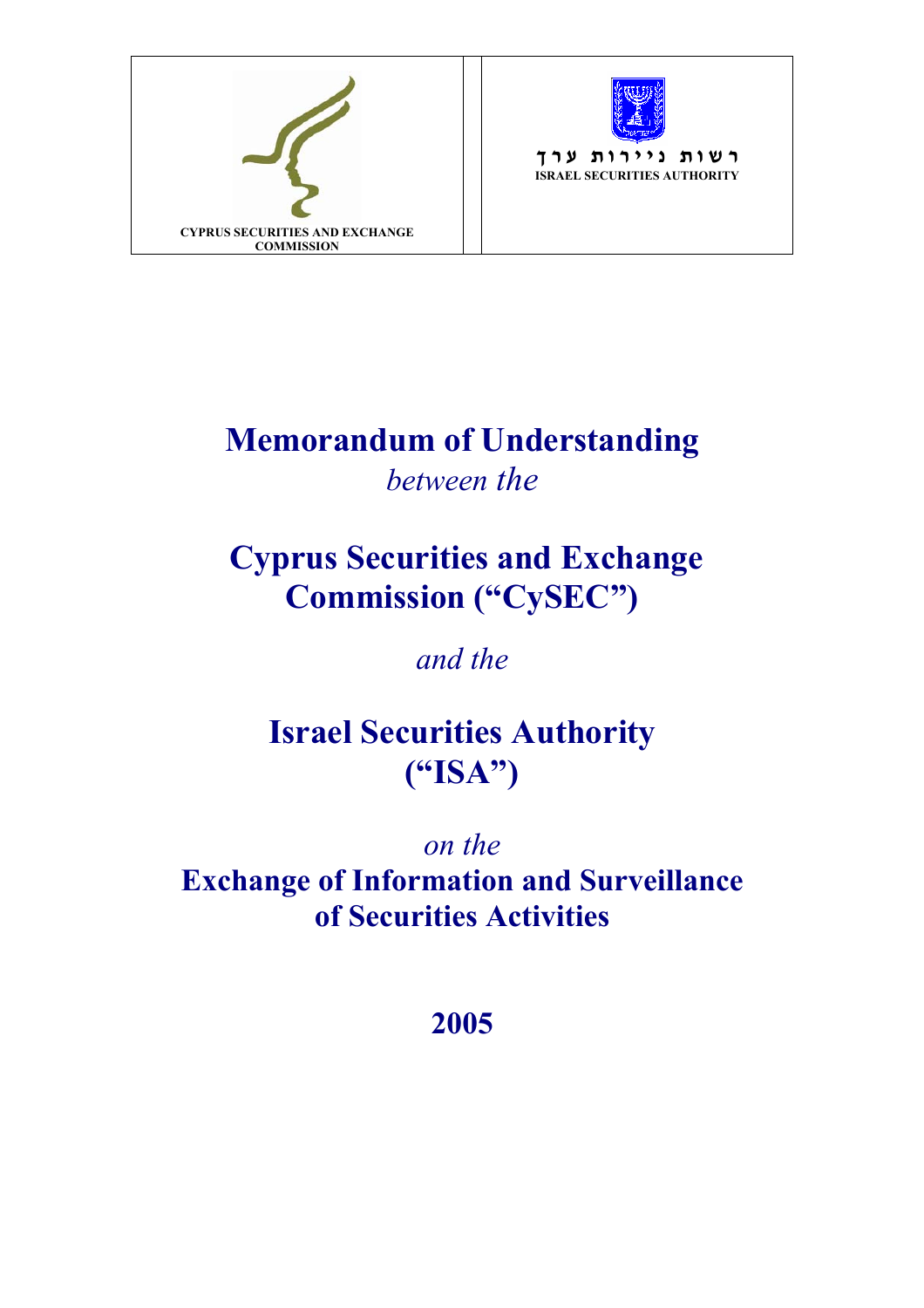**The Cyprus Securities and Exchange Commission** (hereinafter "CySEC") legally represented by Dr. Marios Clerides, Chairman of the CySEC, and **the Israel Securities Authority** (hereinafter "ISA") legally represented by Mr. Moshe Tery, Chairman of the ISA,

Considering the increasing internationalization, harmonization and interdependence of Financial Markets due e.g. to the use of modern technology;

Considering the need for closer co-operation between exchanges, for the broadest possible mutual assistance, for the strengthening of cross-border co-operation in order to enhance investor protection, to promote the integrity of financial markets and more generally to facilitate performance of the supervisory functions and the effective enforcement of the Laws and Regulations governing the markets;

Considering that such approach entails the sharing of different types of information given the various duties vested in the Authorities;

Considering that the most expedient way to achieve a necessary consensus is a Memorandum of Understanding;

#### **Have thus reached the following understanding:**

#### **Article 1 - Principles**

Without prejudice to the provisions set forth by the law of the Republic of Cyprus and the law of the State of Israel, the purpose of this Memorandum of Understanding is to establish a general framework for co-operation and consultation between the Authorities referred to hereinafter, in order to facilitate the fulfilling of their supervisory responsibilities. The provisions of this Memorandum of Understanding are not intended to create legally binding obligations or supersede national Laws and Regulations.

#### **Article 2 -Definitions**

- 1. "Authority" means the Cyprus Securities and Exchange Commission ("CySEC") and/or the Israeli Securities Authority ("ISA").
- 2. "Requested Authority" means the Authority to whom a request is made under this Memorandum of Understanding.
- 3. "Requesting Authority" means the Authority making a request under this Memorandum of Understanding.
- 4. "Laws and Regulations" means any laws, regulations, directives and other regulatory requirements in force in the respective States of the Authorities.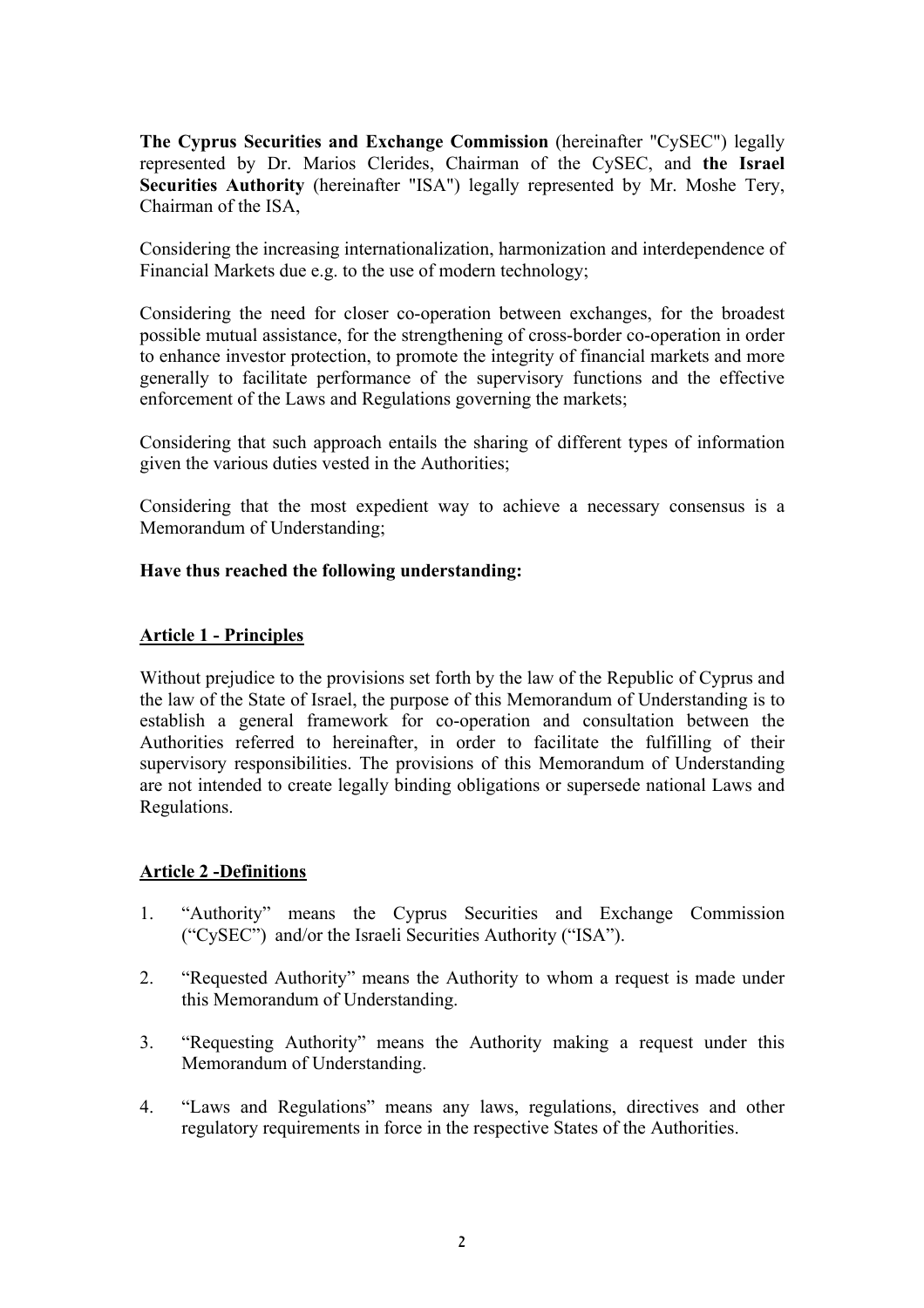- 5. "Person" means any natural or legal person.
- 6. "Securities" means shares, bonds and other forms of securitized debts, futures and derivative products including commodity derivatives, units of undertakings in collective investment schemes and other financial products traded in the respective States of the Authorities and under the competence and supervision of the respective Authorities.
- 7. "Financial Markets" means any securities and derivatives market supervised by an Authority.
- 8. "Intermediary" means any investment firm, bank, collective investment scheme and any other person acting within the scope of competence of the Authorities.
- 9. "Issuer" means a person making an offer to the public or seeking listing of a security.
- 10. "MoU" means this Memorandum of Understanding.

#### **Article 3 -Scope of assistance**

- 1. To the extent permitted by their respective national Laws and Regulations, the Authorities shall provide each other with the fullest mutual assistance in any matter falling within the competence of the Authorities, including in particular the following areas:
	- a. investigations and enforcement in connection with applicable Laws and Regulations relating to insider dealing, market manipulation and other fraudulent or manipulative practices in the securities field,
	- b. investigation and enforcement of, and monitoring compliance with, applicable Laws and Regulations relating to dealing in, advising on and the management, administration and safekeeping of securities,
	- c. checking that the conditions for the taking up of, or continuing in, business as an Intermediary are met, including e.g. the enforcement of requirements to be authorized,
	- d. enforcing and monitoring compliance with applicable Laws and Regulations relating to the disclosure of interests in securities, takeover bids or the acquisition of influence over financial intermediaries,
	- e. the supervision of the Financial Markets, including the clearing and settlement, the monitoring and surveillance of OTC-transactions in securities listed on regulated markets,
	- f. enforcing or monitoring compliance with applicable Laws and Regulations relating to the duties of issuers and offerors of securities in relation to the disclosure of information.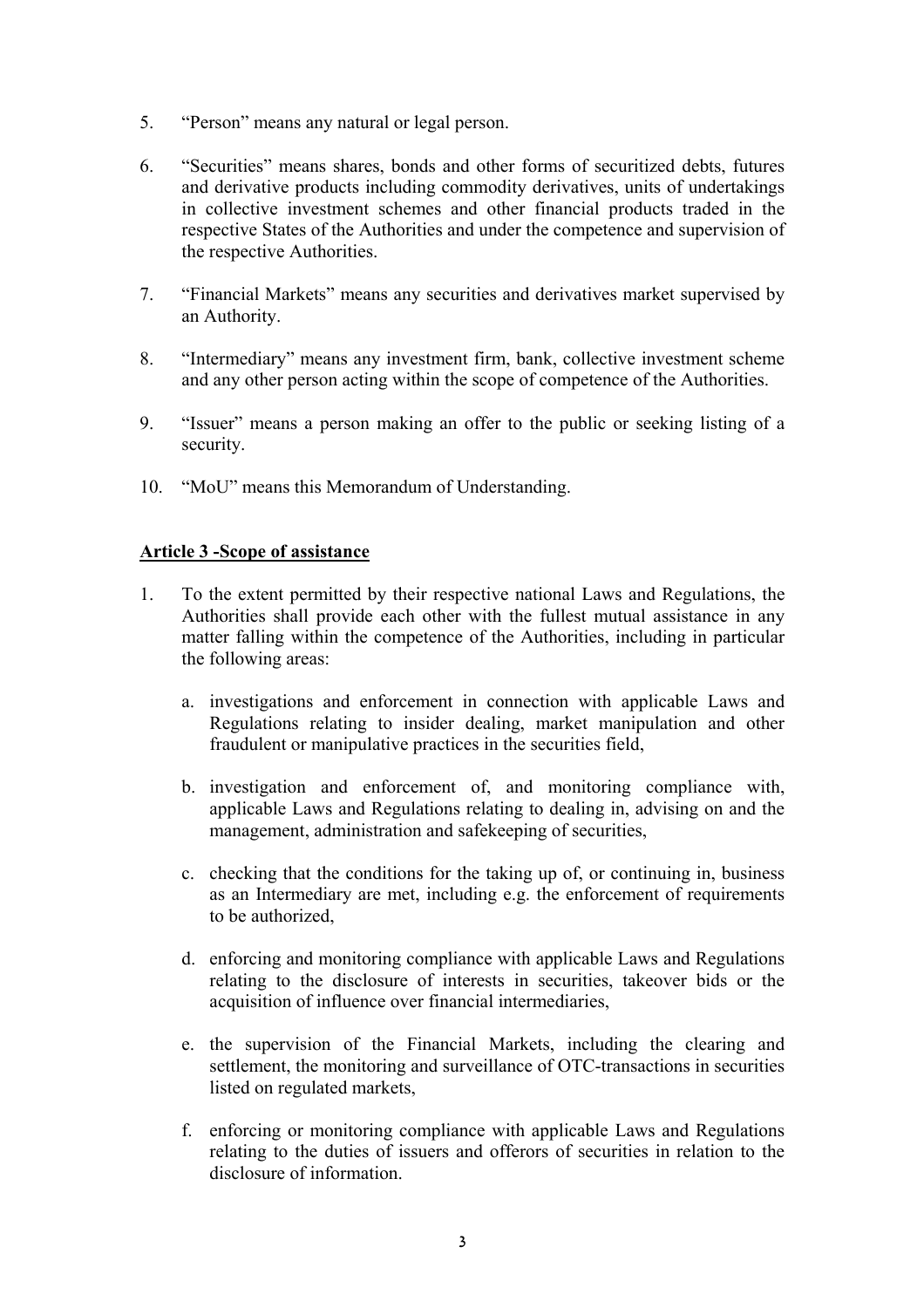- 2. In cases where the information requested may be maintained by, or available to, another authority within the country of the Requested Authority, the Requested Authority will endeavour to provide full assistance in obtaining the information requested, to the extent permitted by its Laws and Regulations. If necessary, the Requested Authority shall provide the Requesting Authority with sufficient information to establish direct contact between the Requesting Authority and the other Authority.
- 3. The Requested Authority may refuse to act on a request for assistance where communication of the information might adversely affect the sovereignty, security or public policy of the State of the Requested Authority, or where judicial proceedings for the imposition of criminal penalties have already been initiated in the jurisdiction of the Requested Authority in respect of the same actions and against the same persons, or, on the grounds that the provision of assistance might result in a judicial or administrative sanction being imposed where a non-appealable judicial or administrative sanction has already been imposed in the jurisdiction of the Requested Authority, in respect of the same actions and against the same persons. Nothing in Article 3 shall prevent the Requested Authority from refusing a request where this is necessary in order to comply with its own national Laws and Regulations.
- 4. To the extent permitted by their respective national Laws and Regulations and without prior request, each Authority should provide the other Authority with any relevant factual information available to it, and which it believes to be helpful to the other Authority for the discharge of its functions and for the purposes which it may specify in the communication (unsolicited information).

#### **Article 4 - Requests for Assistance**

- 1. Requests for assistance shall be made in writing, signed by the Chairperson of the Requesting Authority and addressed to the contact person of the Requested Authority listed in Annex A.
- 2. To the extent available to the Requesting Authority, the request should specify the following:
	- a. a description of the subject matter of the request and the purpose for which the information is sought and the reasons why this information will be of assistance;
	- b. a description of the specific information requested by the Requesting Authority;
	- c. a description of the facts that constitute the grounds for the suspicion that the offence that is the subject of the request has been committed, and of the connection between these facts and the assistance requested;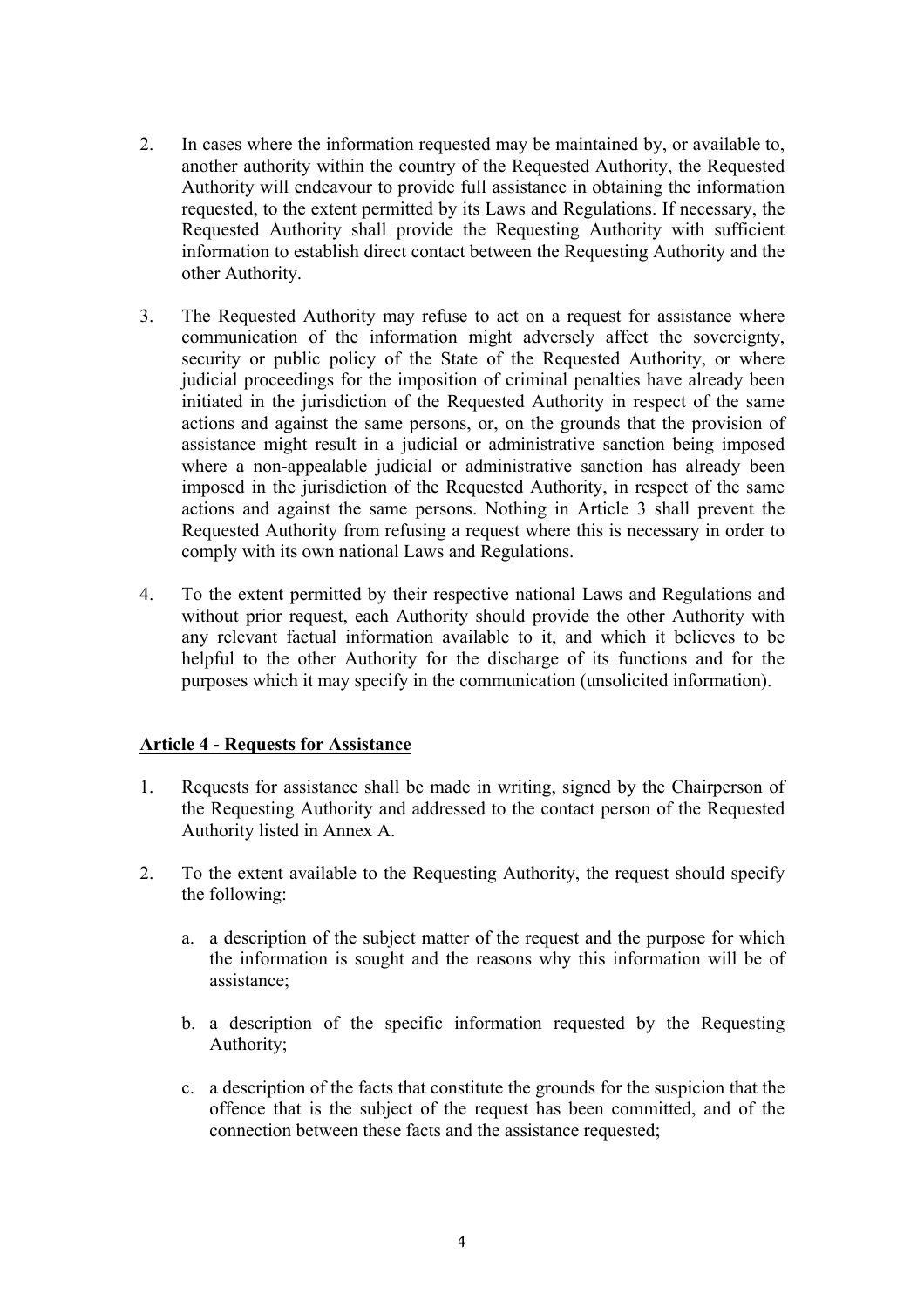- d. a short description of the relevant provisions that may have been violated and, if known to the Requesting Authority, a list of the persons or institutions believed by the Requesting Authority to possess the information sought or the places where such information may be obtained and the details that support this belief, to the best of the Requesting Authority's knowledge;
- e. in so far as the request concerns information relating to transactions in specific securities
	- a description of the securities in question as precise as possible, including e.g. the securities code,
	- the names of those firms with whose dealings in the securities the Requesting Authority is concerned,
	- the dates between which transactions in the securities are considered relevant for the purposes of the request,
	- the names of any persons on whose behalf relevant transactions in the securities are believed or suspected to have been entered into:
- f. in so far as the request relates to information concerning the business or activities of any person, such precise information as the Requesting Authority is able to provide so as to enable such persons to be identified;
- g. an indication of the sensitivity of the information contained in the request and whether the Requesting Authority agrees that the request shall be disclosed to persons whom the Requested Authority may need to approach for information;
- h. whether the Requesting Authority is or has been in contact with any other authority or law enforcement agency in the State of the Requested Authority in relation to the subject matter of the request;
- i. any other securities authority of another State whom the Requesting Authority is aware has an active interest in the subject matter of the request;
- j. an indication of the urgency of the request, or the desired time period for the reply;
- k. a declaration that any information or document transferred to the Requesting authority pursuant to the request shall be used solely for the purpose for which it was delivered.

#### **Article 5 -Execution of Requests for Assistance**

1. To the extent permitted by its Laws and Regulations, the Requested Authority shall take all reasonable steps to obtain and provide the information sought within a reasonable period of time.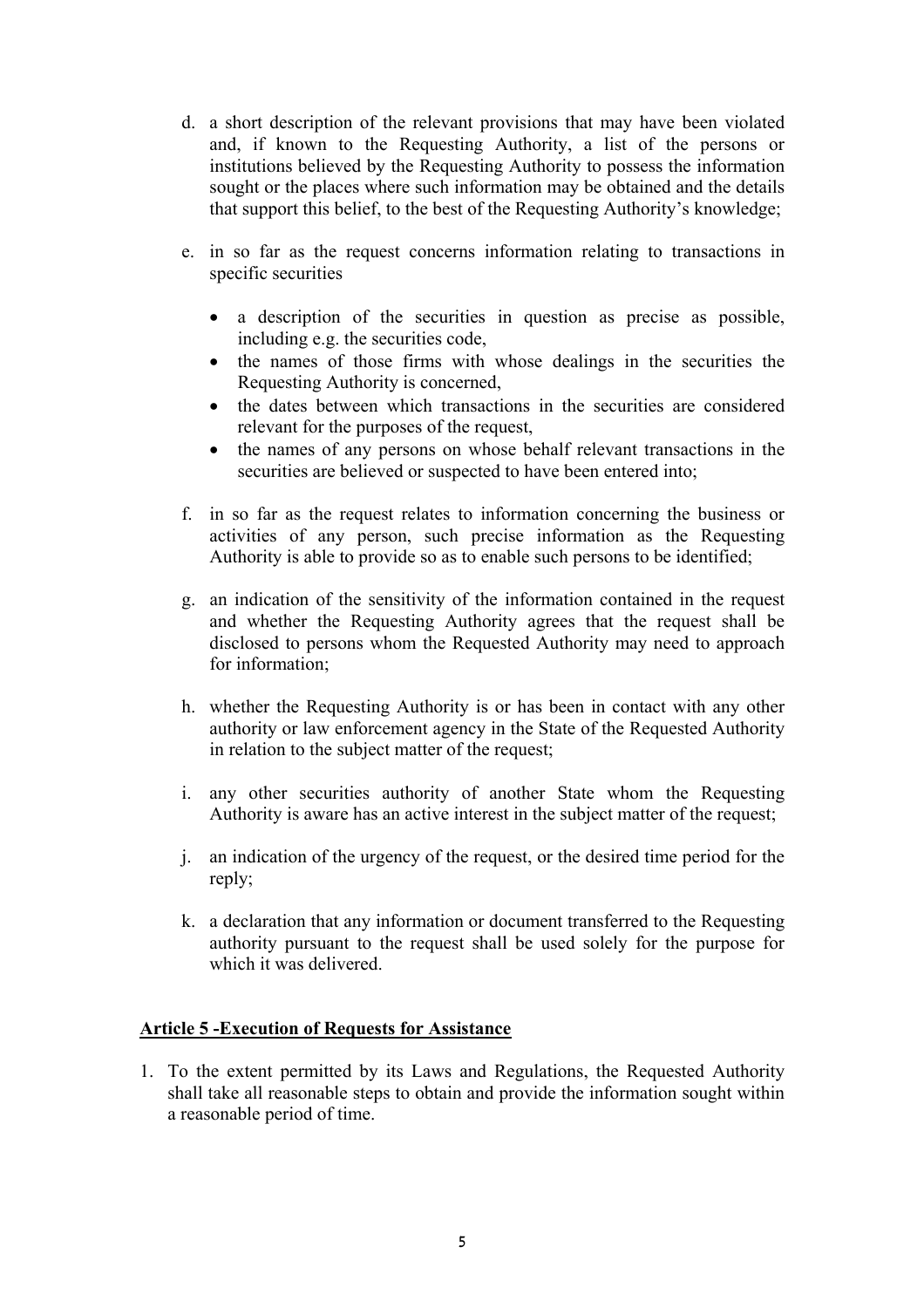- 2. The Requested Authority shall use the relevant means at its disposal for the execution of the request. The Authorities shall consult and agree on the types of enquiry that may be necessary for the execution of a request.
- 3. To the extent permitted by its Laws and Regulations, the Requesting Authority shall provide the Requested Authority with such further assistance as may reasonably be required for the efficient execution of the request including the provision of further information as to the circumstances surrounding the request, staff or other resources.
- 4. To the extent permitted by their respective Laws and Regulations, the Authorities will consider conducting joint investigations in cases where the request for assistance concerns violations of Laws and Regulations, where it would assist in the effective investigation of the alleged violations. The Authorities should consult to define the procedures to be adopted for conducting any joint investigation, the sharing of work and responsibilities and the follow up actions to such investigations.
- 5. If it appears to the Requested Authority that the response to a request for assistance under this MoU is likely to incur substantial costs, the Requested Authority may call for the establishment of a cost sharing arrangement before continuing to respond to such a request.

#### **Article 6 - Permissible Uses of the Information Exchanged and Confidentiality**

- 1. Each Authority shall use the information exchanged solely for the purposes of:
	- a. securing compliance with, or enforcement of, the national Laws and Regulations specified in the Request;
	- b. initiating, conducting or assisting in criminal, administrative, civil or disciplinary proceedings resulting from the violation of the Laws and Regulations specified in the Request, provided however that if any Authority intends to use or disclose information furnished under the MoU for the purpose of initiating, conducting or assisting in criminal proceedings, it must obtain the prior written consent of the providing Authority;
	- c. any of the particular purposes specified in Art.3 (1)a.-f. to the extent that they are administered by the Requesting Authority.
- 2. Each Authority to which unsolicited information is supplied shall use this information solely for the purposes stated in the transmission letter or for the purposes of criminal or administrative proceedings or for the discharge of the obligation to report to judicial authorities; provided however that if an Authority intends to use or disclose unsolicited information furnished under the MoU for the purpose of initiating, conducting or assisting in criminal proceedings, it must obtain the prior written consent of the providing Authority.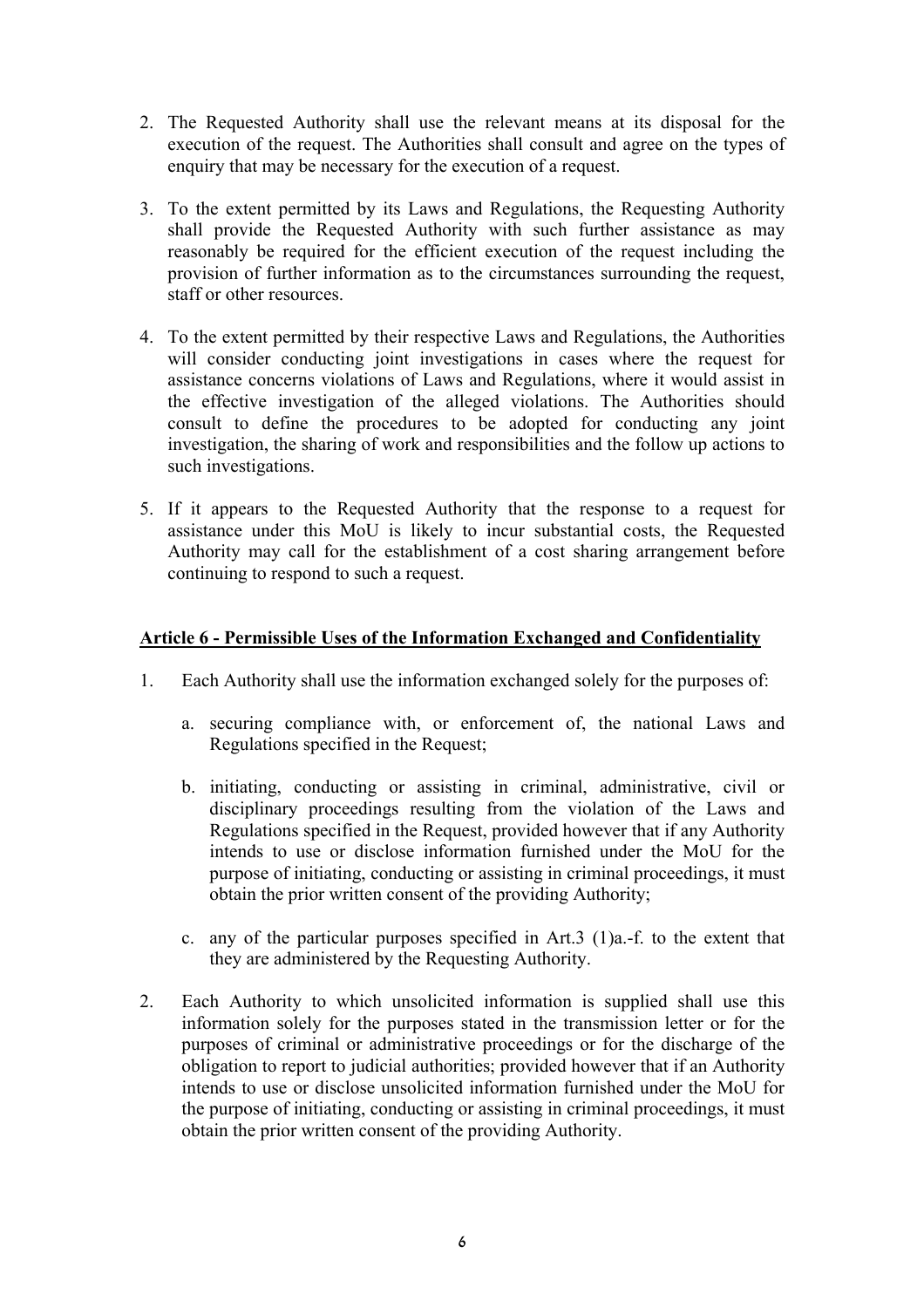- 3. Each Authority shall keep confidential requests made under this MoU, the contents of such requests, and any matters arising under this MoU, including consultations between or among the Authorities, and unsolicited assistance. After consultation with the Requesting Authority, the Requested Authority may disclose the fact that the Requesting Authority has made the request if such disclosure is required to carry out the request. An Authority shall not disclose non-public documents and information obtained pursuant to this MoU to third parties without having obtained the prior written consent of the providing Authority, except in response to a legally enforceable demand according to its law to inform other law enforcement or regulatory authorities within its country, as exclusively designated in Annex B of this MoU. In the event of a legally enforceable demand, the Requesting Authority shall notify the Requested Authority prior to complying with the demand, and shall assert such appropriate legal exemptions or privileges with respect to such information as may be available. The Requesting Authority will use its best efforts to protect the confidentiality of non-public documents and information received under this MoU. Nothing in this provision shall obligate the Requested Authority to furnish documents and information in violation of its own national Laws and Regulations.
- 4. If an Authority intends to use or disclose information furnished under this MoU for any purpose other than those stated in this Article and in the request, it must obtain the prior written consent of the Authority which provided the information. If the Requested or providing Authority consents to the use of the information for purposes other than those stated, it may subject it to certain conditions.
- 5. If an Authority decides to make public an administrative or a disciplinary sanction within the course of its duties it may, with the consent of the Authority providing the information, indicate that the successful outcome of the case has been achieved with the aid of the international co-operation mechanisms provided for in this MoU.

#### **Article 7 - Consultations**

The Authorities will review the implementation of this MoU regularly and may conduct consultations in order to improve its operation and to resolve possible difficulties.

#### **Article 8 -List of Regulated Markets and Directory of Competent Authorities**

1. The Authorities may submit to each other a list of regulated markets as referred to in this MoU in Article 2 (7) and make available the relevant rules of procedures and operation of these regulated markets upon request. The Authorities might consider making available the list of regulated markets under their respective jurisdiction on their Internet homepages.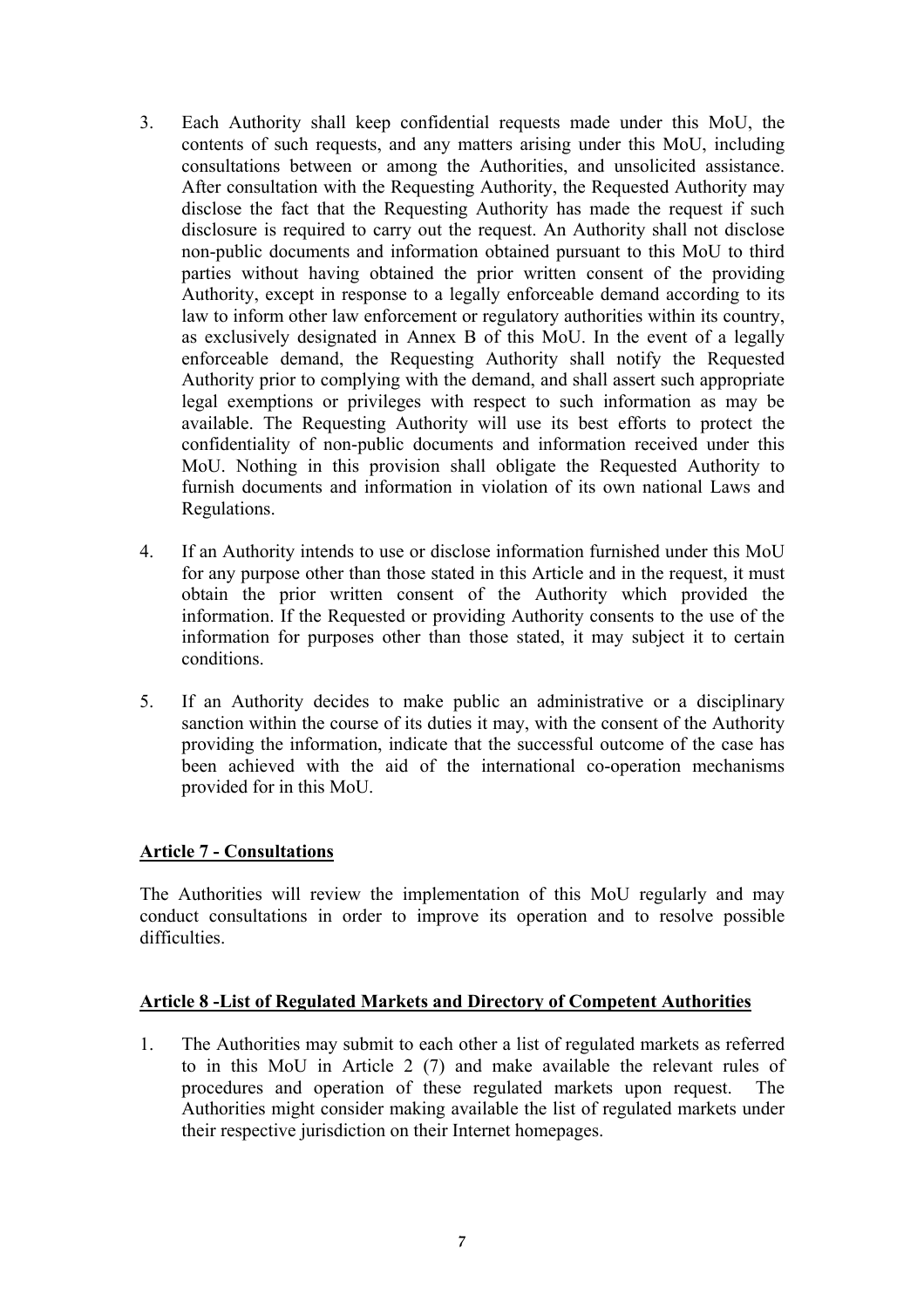2. The Authorities may provide each other with a directory of competent authorities within their jurisdictions, setting out the responsibilities of each body. In case of any changes thereto, the respective Authority will provide the other Authorities with an updated version of the directory.

#### **Article 9 - Amendments to the MoU**

This MoU may be amended or modified by mutual consent. Any amendment or modification of this MoU shall follow the same procedure as its entry into force.

#### **Article 10 – Publication**

This MoU may be published.

#### **Article 11 - Entry into Effect and Termination**

- 1. This MoU shall be signed by the ISA in Jerusalem and by the CySEC in Nicosia. Following the signature of this MoU, the Authorities shall notify each other, in writing, of the completion of the signature of this MoU. This MoU shall enter into force on the date of the latter notification of signature by the **Authorities**
- 2. This MoU shall be concluded for an unlimited period of time and may be terminated by any of the Authorities at any time by giving, at least, thirty days prior written notice to the other Authority. If the Requested Authority undertakes to denounce the MoU, requests for information communicated before the effective date of denunciation will still be processed under this MoU.

Done at Jerusalem and Nicosia in duplicate in English and Hebrew, all texts being equally authentic.

*[signature page follows]*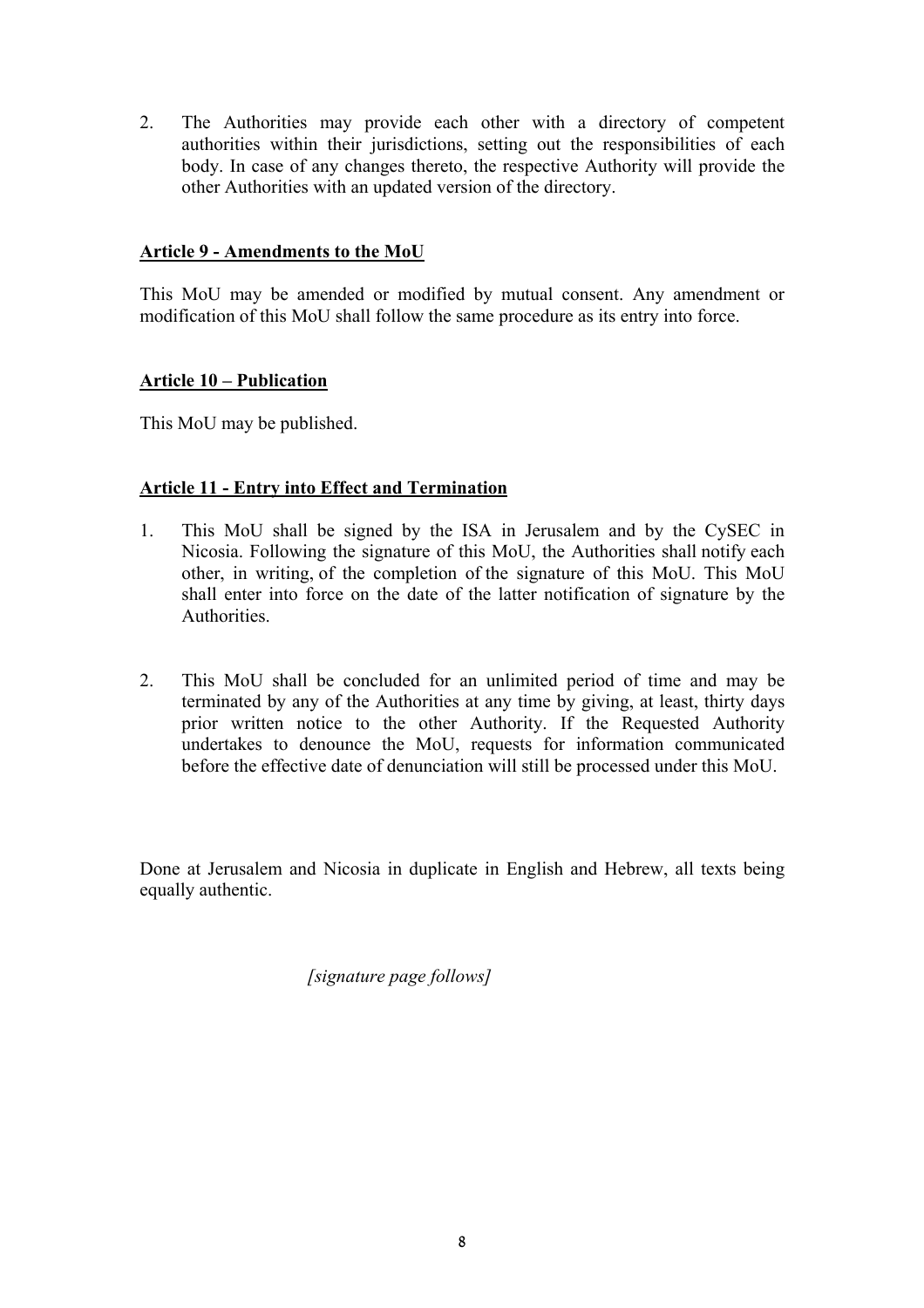### **[Signature page of the MoU between the Israel Securities Authority and the Cyprus Securities and Exchange Commission]**

# **ISRAEL SECURITIES AUTHORITY**

### FOR THE FOR THE **FOR THE**<br>URITIES AUTHORITY **FOR THE EXCHANGE COMMISSION**

Date and Place:

Date and Place:

**Jerusalem,** 

**Nicosia,** 

**Chairman Chairman** 

**\_\_\_\_\_\_\_\_\_\_\_\_\_\_\_\_\_\_\_\_\_\_\_\_\_\_\_\_\_\_** 

**\_\_\_\_\_\_\_\_\_\_\_\_\_\_\_\_\_\_\_\_\_\_\_\_\_\_\_\_\_\_ \_\_\_\_\_\_\_\_\_\_\_\_\_\_\_\_\_\_\_\_\_\_\_\_\_\_\_\_\_**  Moshe Tery **Dr. Marios Clerides**<br> **Dr. Marios Clerides**<br> **Chairman** 

**\_\_\_\_\_\_\_\_\_\_\_\_\_\_\_\_\_\_\_\_\_\_\_\_\_\_\_\_\_\_**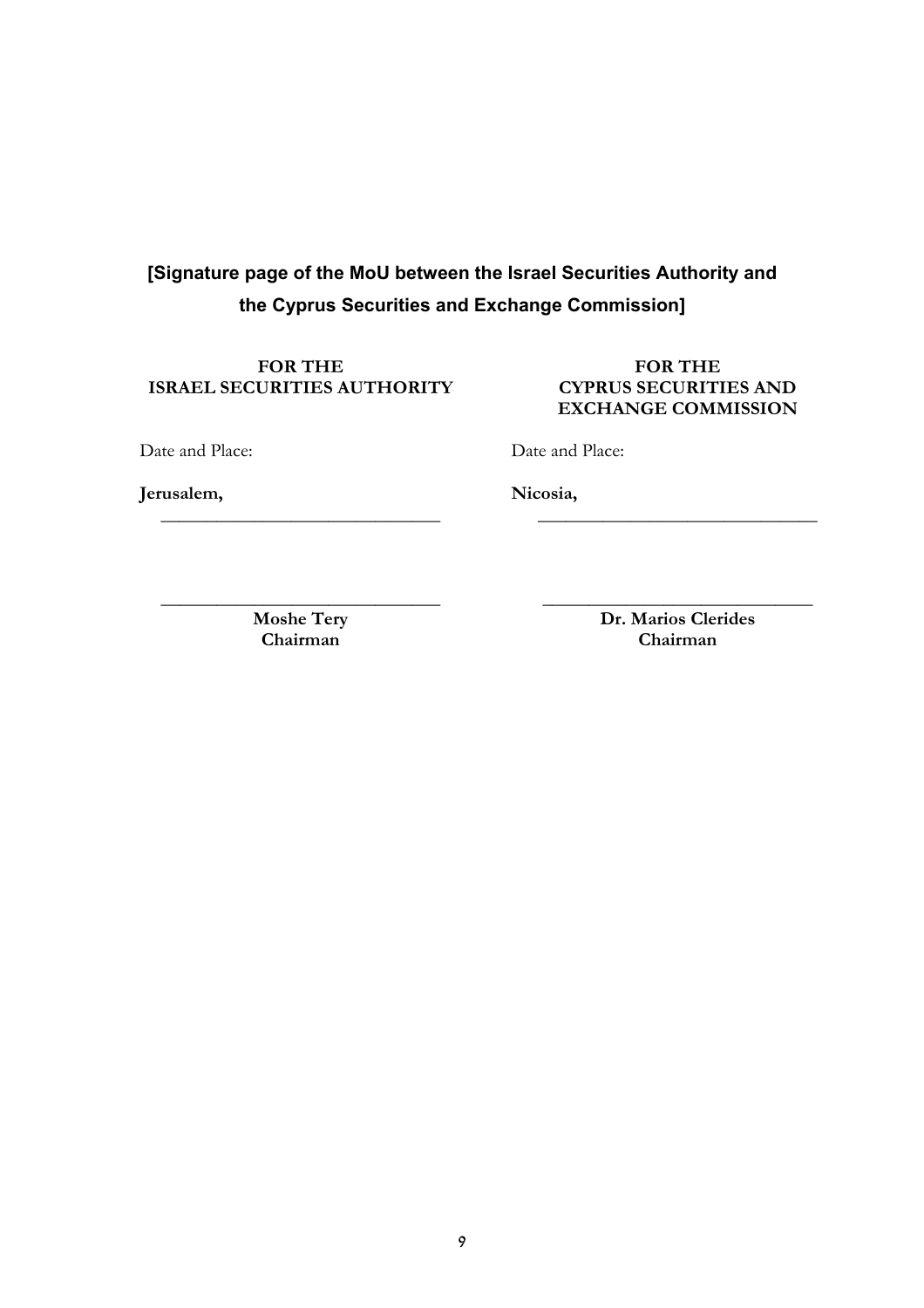#### **Annex A**

#### **CONTACT PERSONS**

Contact person as defined by Article 4 of the MoU is:

#### **For the Cyprus Securities and Exchange Commission**

Mr. Kypros Sideras, International Affairs Officer Market Monitoring and Enforcement Department Ph: (357) 22 875 489 Fax: (357) 22 754 671 E-mail: ksideras@cysec.gov.cy Postal Address:  $32$  Stasikratous  $4<sup>th</sup>$  Floor, P.O.BOX 24996, CY-1306, NICOSIA-REPUBLIC OF CYPRUS

#### **For the Israel Securities Authority**

Ms. Lisa Haimovitz, Director International Affairs Department Tel.:(972) 2-6556448 Fax:(972) 2-6513646 E-mail:lisah@isa.gov.il Postal Address:22 Kanfei Nesharim Street, Jerusalem 95464 Israel